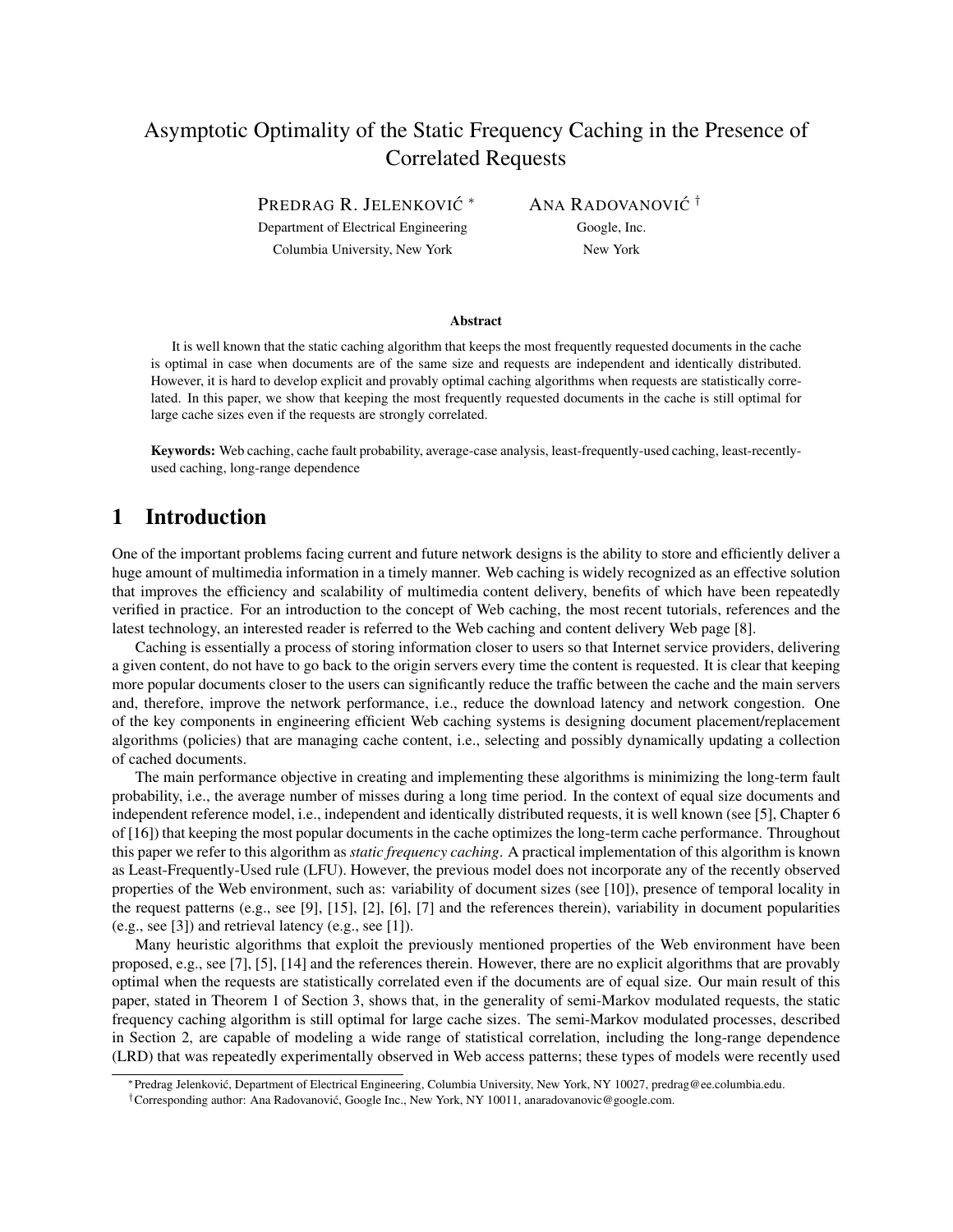in [11] and their potential confirmed on real Web traces in [9]. In Section 4, under mild additional assumptions, we show how our result extends to variable page sizes. Our optimality result provides a benchmark for evaluating other heuristic schemes, suggesting that any heuristic caching policy that approximates well the static frequency caching should achieve the nearly-optimal performance for large cache sizes. In particular, in conjunction with our result from [11], we show that a widely implemented Least-Recently-Used (LRU) caching heuristic is, for semi-Markov modulated requests and generalized Zipf's law document frequencies, asymptotically only a factor of 1.78 away from the optimal. Furthermore, similar results can be expected to hold for the improved version of the LRU caching, termed the Persistent Access Caching, that was recently proposed and analyzed in [12], as well as for the LRU caching for variable document sizes studied in [10].

#### 2 Modeling statistical dependency in the request process

In this section we describe a semi-Markov modulated request process. As stated earlier, this model is capable of capturing a wide range of statistical correlation, including the commonly empirically observed LRD. This approach was recently used in [11], where one can find more details and examples.

Let a sequence of requests arrive at Poisson points { $\tau_n, -\infty < n < \infty$ } of unit rate. At each point  $\tau_n$ , we use  $R_n$ ,  $R_n \in \{1, 2, \ldots, N\}$ , to denote a document that has been requested, i.e., the event  $\{R_n = i\}$  represents a request for document *i* at time  $\tau_n$ ; we assume that the sequence  $\{R_n\}$  is independent of the arrival Poisson points  $\{\tau_n\}$  and that  $\mathbb{P}[R_n = i] > 0$  for all i and  $\mathbb{P}[R_n < \infty] = 1$ .

Next, we describe the dependency structure of the request sequence  $\{R_n\}$ . We consider the class of finite-state, stationary and ergodic semi-Markov processes J, with jumps at almost surely strictly increasing points  ${T_n, -\infty}$  $n < \infty$ ,  $T_0 \leq 0 < T_1$ . Let process  $\{J_{T_n}, -\infty < n < \infty\}$  be an irreducible Markov chain that is independent of  ${\lbrace \tau_n \rbrace}$ , has finitely many states  ${\lbrace 1, \ldots, M \rbrace}$  and transition matrix  ${\lbrace p_{ij} \rbrace}$ . Then, we construct a piecewise constant and right-continuous *modulating process*  $\{J_t\}$  such that

$$
J_t = J_{T_n}, \quad \text{if } T_n \le t < T_{n+1};
$$

for more details on the construction of process  $J_t$ ,  $t \in \mathbb{R}$ , see Subsection 4.3 of [11]. Let  $\pi_r = \mathbb{P}[J_t = r]$ ,  $1 \le r \le M$ , be the stationary distribution of J and, to avoid trivialities, we assume that  $\min_r \pi_r > 0$ . For each  $1 \le r \le M$ , let  $q_i^{(r)}$ ,  $1 \le i \le N \le \infty$ , be a probability mass function, where  $q_i^{(r)}$  is used to denote the probability of requesting item i when the underlying process J is in state r. Next, the probability law of  $\{R_n\}$  is uniquely determined by the modulating process J according to the following conditional distribution

$$
\mathbb{P}[R_l = i_l, 1 \le l \le n | J_t, 0 \le t \le \tau_n] = \prod_{l=1}^n q_{i_l}^{(J_{\tau_l})}, \quad n \ge 1,
$$
\n(1)

i.e., the sequence of requests  $R_n$  is conditionally independent given the modulating process J. Given the properties introduced above, it is easy to conclude that the constructed request process  $\{R_n\}$  is stationary and ergodic as well. We will use

$$
q_i = \mathbb{P}[R_n = i] = \sum_{r=1}^{M} \pi_r q_i^{(r)}
$$

to express the marginal request distribution, with the assumption that  $q_i > 0$  for all  $i \ge 1$ . In addition, assume that requests are enumerated according to the non-increasing order of marginal request popularities, i.e.,  $q_1 \geq q_2 \geq \ldots$ 

In this paper we are using the following standard notation. For any two real functions  $a(t)$  and  $b(t)$  and fixed  $t_0 \in \mathbb{R} \cup \{\infty\}$  we use  $a(t) \sim b(t)$  as  $t \to t_0$  to denote  $\lim_{t \to t_0} [a(t)/b(t)] = 1$ . Similarly, we say that  $a(t) \gtrsim b(t)$  as  $t \to t_0$  if lim inf $t_{t\to t_0} a(t)/b(t) \geq 1$ ;  $a(t) \lesssim b(t)$  has a complementary definition, i.e., lim sup $t_{t\to t_0} a(t)/b(t) \leq 1$ .

Throughout the paper we will exploit the renewal (regenerative) structure of the semi-Markov process. In this regard, let  $\{T_i\}$ ,  $T_0 \leq 0 < T_1$ , be a subset of points  $\{T_n\}$  for which  $J_{T_n} = 1$ . Then, it is well known that  $\{T_i\}$  is a renewal process and that sets of variables  $\{J_t, T_j \le t < T_{j+1}\}_{j\ge 1}$  are independent for different j and identically distributed, i.e.,  $\{T_i\}$  are regenerative points for  $\{J_t\}$ . Furthermore, the conditional independence of  $\{R_n\}$  given  $\{J_t\}$ implies that  $\{\mathcal{T}_i\}$  are regenerative points for  $R_n$  as well.

Next we define  $\mathcal{R}_r(u, t)$ ,  $1 \leq r \leq M$ , to be a set of distinct requests that arrived in interval  $[u, t)$ ,  $u \leq t$ , and denote by  $N_r(u, t)$ ,  $1 \le r \le M$ , the number of requests in interval  $[u, t)$  when process  $J_t$  is in state r. Furthermore,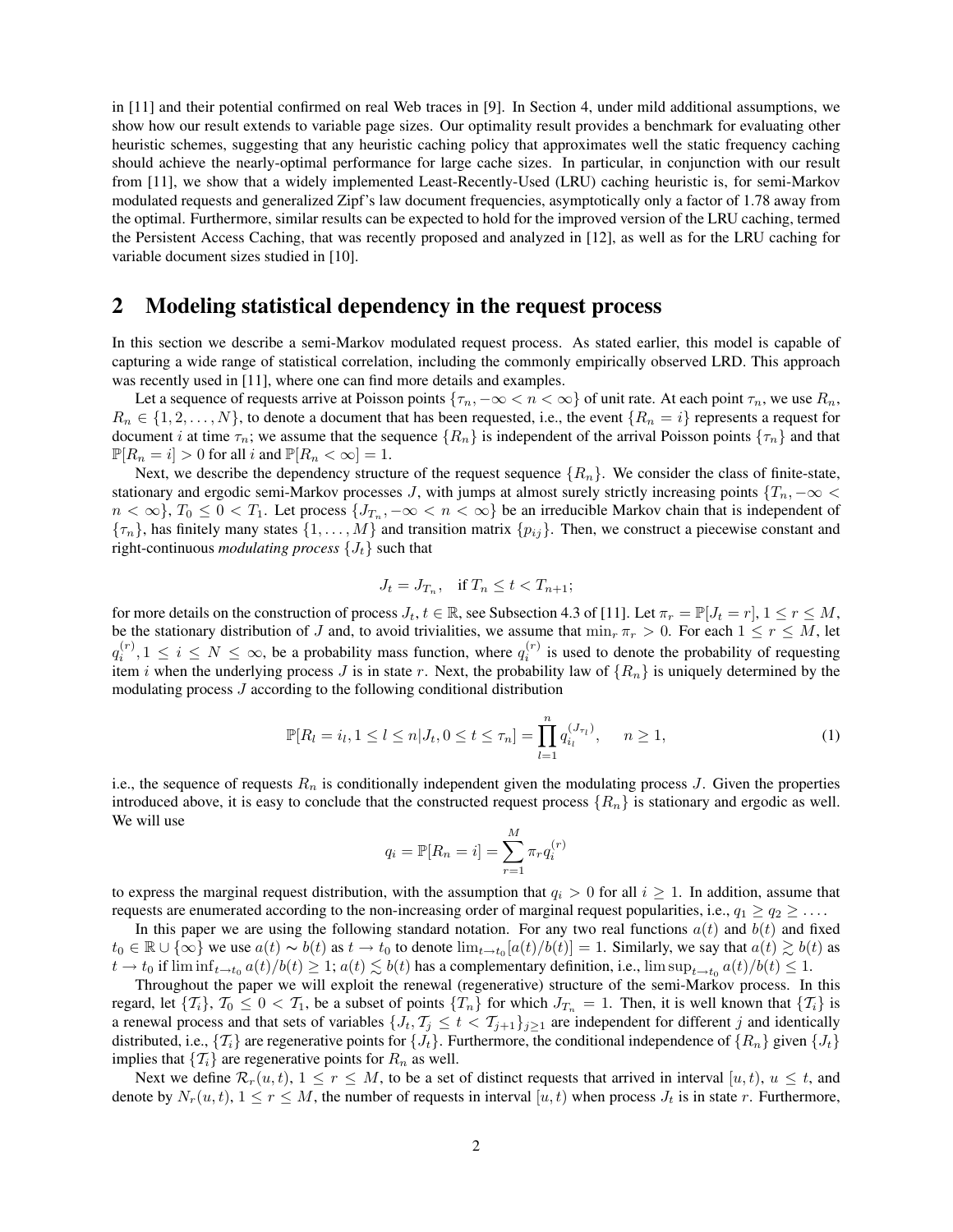let  $N(u, t) \triangleq N_1(u, t) + \cdots + N_M(u, t)$  represent the total number of requests in  $(u, t)$ ; note that  $N(u, t)$  has Poisson distribution with mean  $t - u$ .

The following technical lemma will be used in the proof of the main result of this paper.

Lemma 1 *For the request process introduced above, the following asymptotic relation holds*

$$
\mathbb{P}[i \in \mathcal{R}(\mathcal{T}_1, \mathcal{T}_2)] \sim q_i \mathbb{E}[\mathcal{T}_2 - \mathcal{T}_1] \text{ as } i \to \infty,
$$
\n(2)

*where*  $\mathcal{R}(u, t) \triangleq \mathcal{R}_1(u, t) \cup \cdots \cup \mathcal{R}_M(u, t)$ .

**Proof:** Given in Section 5.  $\Diamond$ 

3 Caching policies and the optimality

Consider infinitely many documents of unit size out of which  $x$  can be stored in a local memory referred to as cache. When an item is requested, the cache is searched first and we say that there is a cache hit if the item is found in the cache. In this case the cache content is left unchanged. Otherwise, we say that there is a cache fault/miss and the missing item is brought in from the outside world. At the time of a fault, a decision whether to replace some item from the cache with a missing item has to be made. We assume that replacements are optional, i.e., the cache content can be left unchanged even in the case of fault. A caching algorithm represents a set of document replacement rules.

We consider a class of caching algorithms whose information decisions are made using only the information of past and present requests and past decisions. More formally, let  $C_t^{\pi} \equiv C_t^{\pi}(x)$  be a cache content at time t under policy  $\pi$ . When the request for a document  $R_n$  is made, the cache with content  $C_{\tau_n}^{\pi}$  is searched first. If document  $R_n$  is already in the cache ( $R_n \in C_{\tau_n}$ ), then we use the convention that no document is replaced. On the other hand, if document  $R_n$  is not an element of  $C_{\tau_n}^{\pi}$ , then a document to be replaced is chosen from a set  $C_{\tau_n}^{\pi} \cup \{R_n\}$  using a particular eviction policy. At any moment of request,  $\tau_n$ , the decision what to replace in the cache is based on  $R_1, R_2, \ldots, R_n, C_{\tau_0}^{\pi}, C_{\tau_1}^{\pi}, \ldots, C_{\tau_n}^{\pi}$ . Note that this information already contains all the replacement decisions made up to time  $\tau_n$ . This is the same information as the one used in the Markov decision framework [5].

The set of the previously described cache replacement policies, say  $P_c$ , is quite large and contains mandatory caching rules (more typical for a computer memory environment), i.e., those rules that require replacements in the case of cache faults. Furthermore, the set  $P_c$  also contains the static algorithm that places a fixed collection of documents  $\mathcal{C}_t^{\pi} \equiv \mathcal{C}$  in the cache and then keeps the same content without ever changing it.

Now, define the long-term cache fault probability corresponding to the policy  $\pi \in \mathcal{P}_c$  and a cache of size x as

$$
P(\pi, x) \triangleq \limsup_{T \to \infty} \frac{\mathbb{E}\left[\sum_{\tau_n \in [0,T]} \mathbb{1}[R_n \notin \mathcal{C}_{\tau_n}^{\pi}]\right]}{T},\tag{3}
$$

recall that  $EN(0, T) = T$ . Note that we use the lim sup in this definition since the limit may not exist in general and that, as defined before,  $C_{\tau_n}^{\pi} \equiv C_{\tau_n}^{\pi}(x)$  is a function of x, which we suppress from the notation.

Next, we show that

$$
P(\pi, x) = \limsup_{k \to \infty} \frac{\mathbb{E}\left[\sum_{\tau_n \in [T_1, T_k]} 1[R_n \notin \mathcal{C}^{\pi}_{\tau_n}]\right]}{\mathbb{E}N(\mathcal{T}_1, \mathcal{T}_k)},
$$
\n(4)

where  $\mathcal{T}_k$  are the regenerative points, as defined in the previous section. Note that estimating the previous expression is not straightforward since replacement decision depends on all previous requests, i.e., it depends on the past beyond the last regenerative point. To this end, for the lower bound, for any  $0 < \epsilon < 1$ , let  $k \equiv k(T, \epsilon) \triangleq [T(1 - \epsilon)/\mathbb{E}[T_2 - \epsilon]$  $T_1$ , where  $[u]$  is the smallest integer that is greater than or equal to u. Then, note that

$$
\frac{1}{T} \mathbb{E} \left[ \sum_{\tau_n \in [0,T]} \mathbb{1}[R_n \not\in \mathcal{C}_{\tau_n}^{\pi}] \right] \geq \mathbb{E} \left[ \mathbb{1}[T_k < T] \frac{\sum_{\tau_n \in [T_1, T_k]} \mathbb{1}[R_n \not\in \mathcal{C}_{\tau_n}^{\pi}]}{T} \right] \\
\geq \mathbb{E} \left[ \frac{\sum_{\tau_n \in [T_1, T_k]} \mathbb{1}[R_n \not\in \mathcal{C}_{\tau_n}^{\pi}]}{T} \right] - \mathbb{E} \left[ \mathbb{1}[T_k > T] \frac{N(0,T)}{T} \right].\n\tag{5}
$$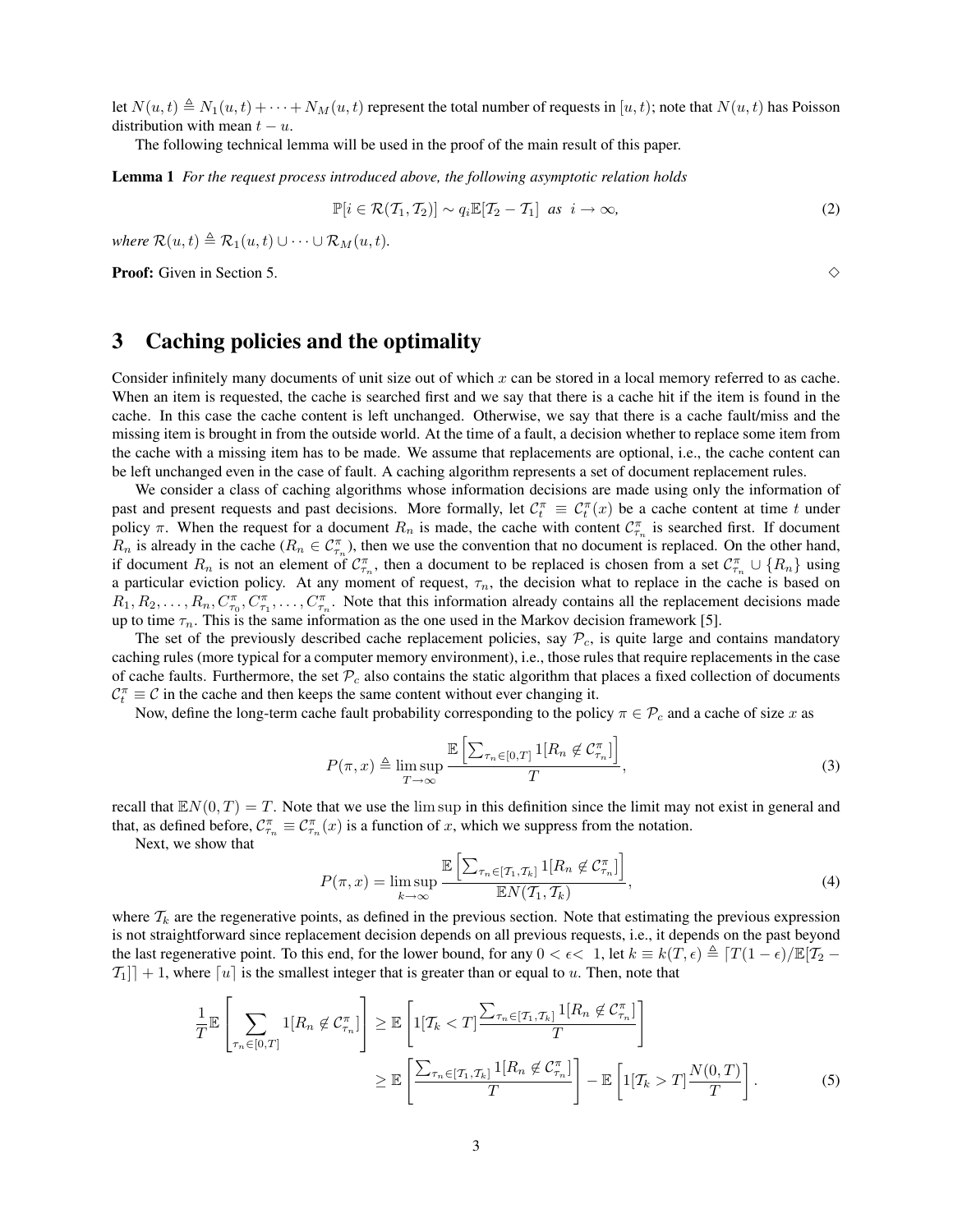Next, using the Weak Law of Large Numbers for  $\mathbb{P}[\mathcal{T}_k > T] \to 0$  (as  $T \to \infty$ ) and the fact that  $N(0, T)$  is Poisson with mean  $T$  and independent of  $\mathcal{T}_k$ , we obtain

$$
P(\pi, x) \geq (1 - \epsilon) \limsup_{\substack{T \to \infty \\ k = \left\lceil \frac{T(1 - \epsilon)}{\mathbb{E}[T_2 - T_1]}\right\rceil + 1}} \frac{\mathbb{E}\left[\sum_{\tau_n \in [T_1, T_k]} 1[R_n \notin \mathcal{C}^\pi_{\tau_n}]\right]}{\mathbb{E}N(T_1, T_k)} = (1 - \epsilon) \limsup_{k \to \infty} \frac{\mathbb{E}\left[\sum_{\tau_n \in [T_1, T_k]} 1[R_n \notin \mathcal{C}^\pi_{\tau_n}]\right]}{\mathbb{E}N(T_1, T_k)},
$$

since the set  ${k : k = [T(1 - \epsilon)/\mathbb{E}[T_2 - T_1]] + 1, T > 0}$  covers all integers. We complete the proof of the lower bound by passing  $\epsilon \to 0$ . The upper bound uses similar arguments where, in this case, k is defined as  $k \equiv k(T, \epsilon) \triangleq$  $[T(1 + \epsilon)/\mathbb{E}[T_2 - T_1]]$ , and  $P(\pi, x)$  is upper bounded as

$$
\frac{1}{T}\mathbb{E}\left[\sum_{\tau_n\in[0,T]}1[R_n\not\in\mathcal{C}_{\tau_n}^{\pi}]\right] \leq \mathbb{E}\left[\frac{\sum_{\tau_n\in[T_1,T_k]}1[R_n\not\in\mathcal{C}_{\tau_n}^{\pi}]}{T}\right] + \mathbb{E}\left[1[T>\mathcal{T}_k-\mathcal{T}_1]\frac{N(0,T)}{T}\right] + \mathbb{E}\left[1[T>\mathcal{T}_k-\mathcal{T}_1]\frac{N(0,T)}{T}\right].
$$

The last term in the preeceding inequality goes to zero since  $\mathbb{E}[1|T_1 < T|N(0,T_1)] \leq K \mathbb{P}[T_1 < K] + T \mathbb{P}[T_1 > K]$ K holds for any  $0 < K < T$  and  $T_1$  is almost surely finite. Then, similarly to earlier arguments, we derive the corresponding upper bound for  $P(\pi, x)$  in (4).

Next, observe the static policy s, where  $\mathcal{C}_{\tau_n}^{\pi} \equiv \{1, 2, \ldots, x\}$  for every n. Then, due to the ergodicity of the request process, the long-term cache fault probability of the static policy is

$$
P_s(x) \triangleq P(s, x) = \sum_{i > x} q_i.
$$

Since the static policy belongs to the set of caching algorithms  $P_c$ , we conclude that

$$
P_s(x) \ge \inf_{\pi \in \mathcal{P}_c} P(\pi, x). \tag{6}
$$

Our goal in this paper is to show that for large cache sizes  $x$  there is no caching policy that performs better, i.e., achieves long-term fault probability smaller than  $P_s(x)$ . This is stated in the following main result of this paper.

Theorem 1 *For the semi-Markov modulated request process defined in Section 2, the static policy that stores documents with the largest marginal probabilities minimizes the long-term cache fault probability for large caches, i.e.,*

$$
\inf_{\pi \in \mathcal{P}_c} P(\pi, x) \sim P_s(x) \quad \text{as} \quad x \to \infty. \tag{7}
$$

Remarks: (i) From the examination of the following proof it is clear that the result holds for any regenerative request process that satisfies Lemma 1. (ii) Though asymptotically long-term optimal, the static frequency rule possesses other undesirable properties such as high complexity and lack of adaptability to variations in the request patterns. However, its optimal performance presents an important benchmark for evaluating and comparing widely implemented caching policies in the Web environment. On the other hand, it is a question whether a widely accepted analysis of the cache miss ratio is the most relevant performance measure to analyze. A strong argument in support to this choice is that other measures would be harder (sometimes impossible) to analyze. However, in Section 4, we present some possible extensions of our results to the analysis of other objective functions, such as long-term average delay of fetching documents not found in the cache, or long-term average cost of retrieving documents outside of the cache, etc. (iii) Note that the condition  $q_i$ ,  $i \geq 1$ , given in the previous section makes the problem of proving asymptotic optimality nontrivial. In case  $q_i > 0$  for just a finite number of i's, the document population would be finite and the result above would be trivially true. (iv) The preliminary version of this work was presented in the Workshop on Analytic Algorithms and Combinatorics (ANALCO'2006), Miami, Florida, January 2006.

**Proof:** In view of (6), we only need to show that  $\inf_{\pi \in \mathcal{P}_c} P(\pi, x) \gtrsim P_s(x)$  as  $x \to \infty$ .

For any set A, let |A| denote the number of elements in A and  $\mathcal{A} \setminus \mathcal{B}$  represent the set difference. Then, it is easy to see that the number of cache faults in  $[t, u), t < u$ , is lower bounded by  $\Re(t, u) \Re(t, u) \Re(t, u)$  is ince every item that was not in the cache at time t results in at least one fault when requested for the first time; in particular, if  $t = T_j$ ,  $u = T_{j+1}$ ,

$$
\sum_{\tau_n \in [T_j, T_{j+1})} 1[R_n \not\in C_{\tau_n}^\pi] \ge |\mathcal{R}(T_j, T_{j+1}) \setminus C_{T_j}^\pi|.
$$
\n(8)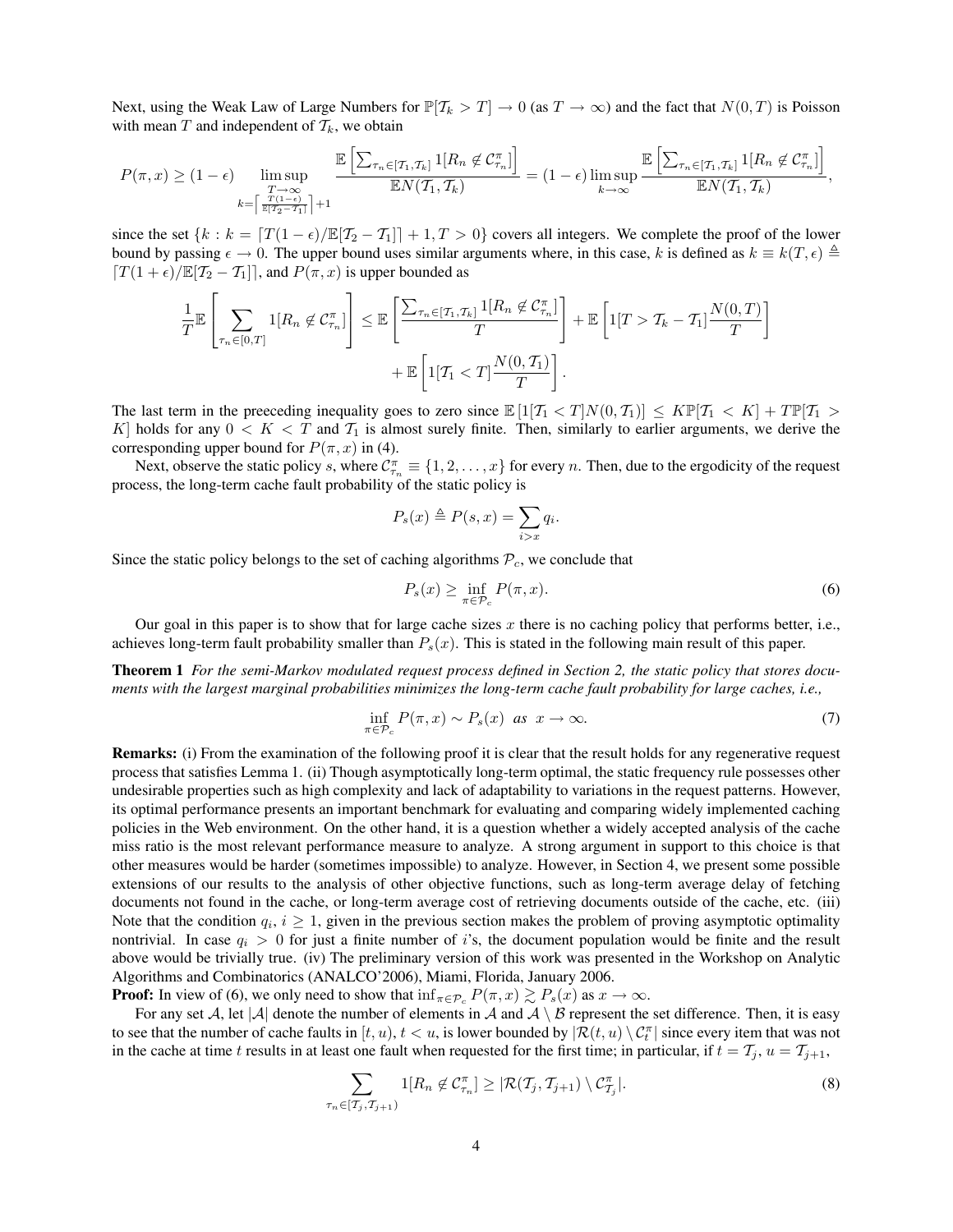This inequality and (4) results in

$$
P(\pi, x) \ge \limsup_{k \to \infty} \frac{1}{\mathbb{E}N(\mathcal{T}_1, \mathcal{T}_k)} \sum_{j=1}^{k-1} \mathbb{E}[|\mathcal{R}(\mathcal{T}_j, \mathcal{T}_{j+1}) \setminus \mathcal{C}^{\pi}_{\mathcal{T}_j}|].
$$
\n(9)

Now, since we consider caching policies where replacement decisions depend only on the previous cache contents and requests, due to the renewal structure of the request process we conclude that for every  $j \ge 1$  and all  $i \ge 1$ , events  $\{i \in \mathcal{R}(T_j, T_{j+1})\}$  and  $\{i \in \mathcal{C}_{T_j}^{\pi}\}\$  are independent and, therefore, for every  $j \geq 1$ ,

$$
\mathbb{E}\left[|\mathcal{R}(\mathcal{T}_j, \mathcal{T}_{j+1}) \setminus \mathcal{C}^{\pi}_{\mathcal{T}_j}|1[\mathcal{C}^{\pi}_{\mathcal{T}_j} = \mathcal{C}]\right] = \sum_{i \geq 1} \mathbb{P}[i \in \mathcal{R}(\mathcal{T}_j, \mathcal{T}_{j+1}), i \notin \mathcal{C}] \mathbb{P}[\mathcal{C}^{\pi}_{\mathcal{T}_j} = \mathcal{C}]
$$
  
\n
$$
= \mathbb{P}[\mathcal{C}^{\pi}_{\mathcal{T}_j} = \mathcal{C}] \sum_{i \geq 1} \mathbb{P}[i \in \mathcal{R}(\mathcal{T}_j, \mathcal{T}_{j+1})]1[i \notin \mathcal{C}]
$$
  
\n
$$
\geq \mathbb{P}[\mathcal{C}^{\pi}_{\mathcal{T}_j} = \mathcal{C}] \inf_{\mathcal{C}: |\mathcal{C}| = x} \sum_{i \notin \mathcal{C}} \mathbb{P}[i \in \mathcal{R}(\mathcal{T}_j, \mathcal{T}_{j+1})].
$$

Then, after summing over all values of C, for any  $j \ge 1$  we obtain

$$
\mathbb{E}[|\mathcal{R}(\mathcal{T}_j, \mathcal{T}_{j+1}) \setminus \mathcal{C}_{\mathcal{T}_j}^{\pi}|] \ge \inf_{\mathcal{C}:|\mathcal{C}|=x} \sum_{i \notin \mathcal{C}} \mathbb{P}[i \in \mathcal{R}(\mathcal{T}_j, \mathcal{T}_{j+1})]. \tag{10}
$$

To this end, Lemma 1 implies that for an arbitrarily chosen  $\epsilon > 0$  there exists finite integer  $i_0$  such that for all  $i \ge i_0$ 

$$
(1 - \epsilon)q_i \mathbb{E}[T_{j+1} - T_j] < \mathbb{P}[i \in \mathcal{R}(T_j, T_{j+1})] < (1 + \epsilon)q_i \mathbb{E}[T_{j+1} - T_j].\tag{11}
$$

Thus, using the previous expression and  $q_i \downarrow 0$  as  $i \to \infty$ , we conclude that for all  $k \leq i_0$  there exists  $x_0 \geq i_0$ , such that for all  $i \geq x_0$ 

$$
\min_{1 \le k \le i_0} \mathbb{P}[k \in \mathcal{R}(\mathcal{T}_j, \mathcal{T}_{j+1})] > \mathbb{P}[i \in \mathcal{R}(\mathcal{T}_j, \mathcal{T}_{j+1})]. \tag{12}
$$

Next, we assume that the cache is of size  $x \ge x_0$ . First, note that for any cache content C which is missing at least one document from  $[1, i_0]$ , inequality (12) implies that the corresponding sum in (10) can be lower bounded by replacing documents with indexes greater than  $x_0$  that are in C with documents with indexes  $i \leq i_0$  that are not in the cache. Note that such documents must exist since the cache stores x documents. Thus, the previous argument implies

$$
\inf_{\mathcal{C}:|\mathcal{C}|=x}\sum_{i\not\in\mathcal{C}}\mathbb{P}[i\in\mathcal{R}(\mathcal{T}_j,\mathcal{T}_{j+1})]=\inf_{\mathcal{C}:|\mathcal{C}|=x,[1,i_0]\subset\mathcal{C}}\sum_{i\not\in\mathcal{C}}\mathbb{P}[i\in\mathcal{R}(\mathcal{T}_j,\mathcal{T}_{j+1})].
$$

Then, in view of (11) and the monotonicity of  $q_i$ s, the right-hand side of the last expression can be lower bounded as

$$
\inf_{\mathcal{C}:|\mathcal{C}|=x,[1,i_0]\subset\mathcal{C}}\sum_{i\notin\mathcal{C}}\mathbb{P}[i\in\mathcal{R}(\mathcal{T}_j,\mathcal{T}_{j+1})]\geq(1-\epsilon)\mathbb{E}[\mathcal{T}_{j+1}-\mathcal{T}_j]\sum_{i>x}q_i,
$$
\n(13)

for an arbitrarily chosen  $\epsilon > 0$  and all  $x \ge x_0$  large enough. Finally, after replacing the lower bound (13) in (10), in conjunction with (9) and  $\mathbb{E}N(\mathcal{T}_1, \mathcal{T}_k) = (k-1)\mathbb{E}N(\mathcal{T}_1, \mathcal{T}_2)$ , we obtain that, as  $x \to \infty$ ,

$$
\inf_{\pi \in \mathcal{P}_c} P(\pi, x) \gtrsim (1 - \epsilon) \sum_{i > x} q_i,\tag{14}
$$

which, by passing  $\epsilon \to \infty$ , completes the proof of the theorem.  $\diamond$ 

#### 4 Further extensions and concluding remarks

In this paper we prove that the static frequency rule minimizes the long-term fault probability in the presence of correlated requests for large cache sizes.

There are several generalizations of our results that are worth mentioning. First, the definition of the fault probability in (4) can be generalized by replacing terms  $1[R_n \notin C_{\tau_n}^{\pi}]$  with  $f(R_n)1[R_n \notin C_{\tau_n}^{\pi}]$ , where  $f(i)$  could represent the cost of retrieving document i, e.g., the delay of fetching item i not found in the cache. Assume that  $0 < f(i) \leq K < \infty$ and let S be a set of x items such that  $q_i f(i) \geq q_j f(j)$  for all  $i \in S$  and  $j \notin S$ . Then, the following result holds: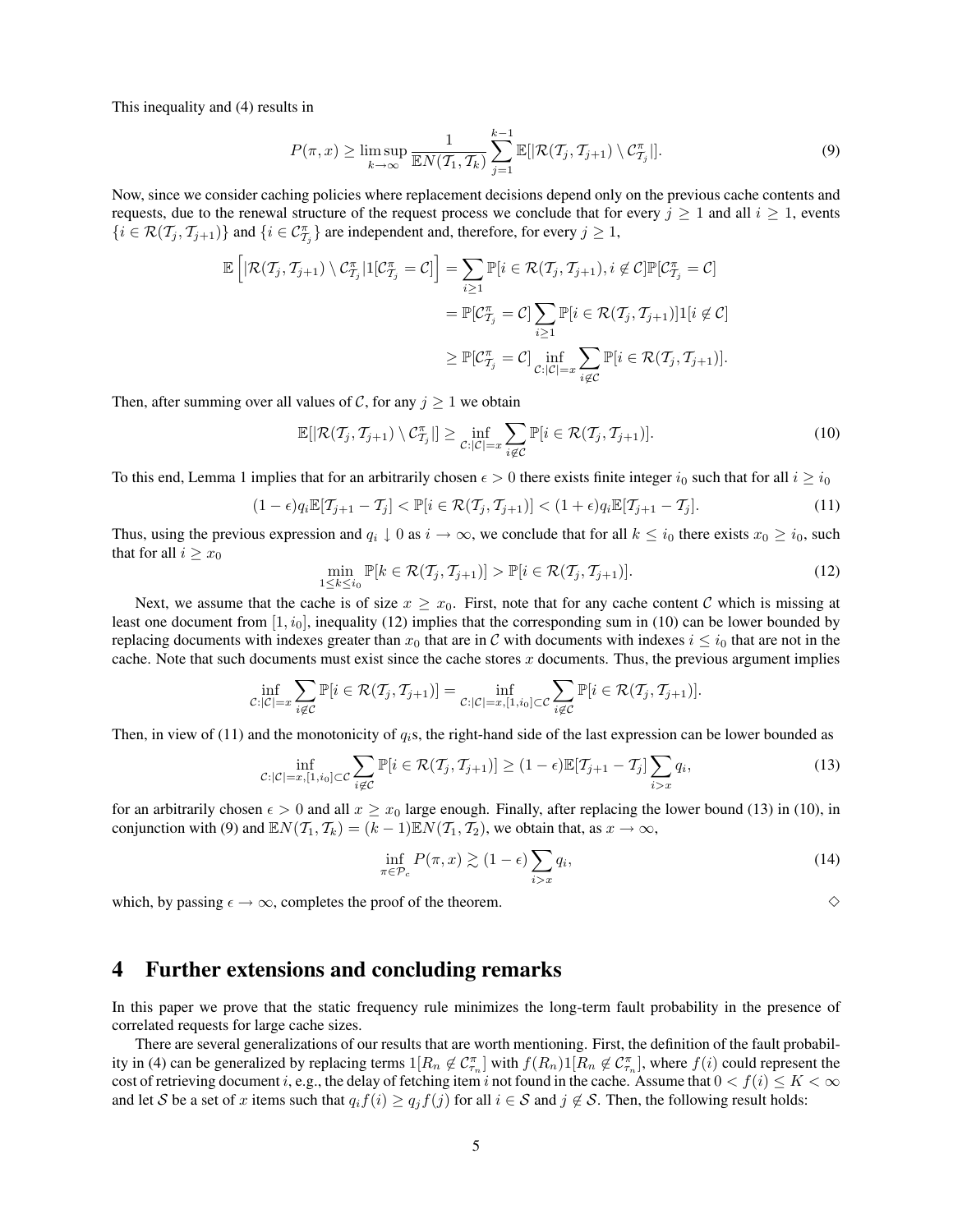**Theorem 2** *For the semi-Markov modulated request process defined in Section 2, the static caching policy*  $C \equiv S$ *minimizes the long-term average cost function* f(·) *(e.g., delay) for documents not found in the cache.*

Sketch of the proof: The proof of this theorem follows completely analogous arguments to those used in the proof of Theorem 1, and, in order to avoid repetitions, we outline its basic steps.

Similarly as in (3), the long-term average cost for documents not found in the cache that corresponds to the caching policy  $\pi \in \mathcal{P}_c$  is defined as

$$
D(\pi, x) \triangleq \limsup_{T \to \infty} \frac{\mathbb{E}\left[\sum_{\tau_n \in [0,T]} f(R_n) 1[R_n \not\in C_{\tau_n}^{\pi}]\right]}{T}.
$$

Then, by using similar arguments to (4) - (6) and  $0 < f(i) \leq K < \infty$ ,  $i \geq 1$ , we obtain that the long-term average cost of the static policy  $C_{\tau_n} \equiv S, n \ge 1$ , for the cache with size x satisfies

$$
D_s(x) = \sum_{i \notin S} f(i)q_i \ge \inf_{\pi \in \mathcal{P}_c} D(\pi, x). \tag{15}
$$

Next, in order to prove

$$
D_s(x) \lesssim \inf_{\pi \in \mathcal{P}_c} D(\pi, x) \quad \text{as } x \to \infty,
$$
\n(16)

similarly as in the proof of Theorem 1, we lower bound the number of cache misses, and, therefore, the average cost in every regenerative interval  $[\mathcal{T}_j, \mathcal{T}_{j+1}), j \geq 1$ , as

$$
\sum_{\tau_n \in [T_j, T_{j+1})} f(R_n) 1[R_n \not\in C_{\tau_n}^\pi] \ge \sum_{i \ge 1} f(i) 1[i \in \mathcal{R}(T_j, T_{j+1}), i \not\in C_{T_j}].
$$

Next, since we consider caching policies whose replacement decisions depend only on the past cache contents and requests, due to the renewal structure of the request process, we conclude that for any  $j \geq 1$ ,

$$
\mathbb{E}\left[\sum_{\tau_n\in[\mathcal{T}_j,\mathcal{T}_{j+1})}f(R_n)1[R_n\not\in\mathcal{C}^\pi_{\tau_n}]1[\mathcal{C}^\pi_{\mathcal{T}_j}=\mathcal{C}]\right]\geq \mathbb{P}[\mathcal{C}^\pi_{\mathcal{T}_j}=\mathcal{C}]\sum_{i\not\in\mathcal{C}}f(i)\mathbb{P}[i\in\mathcal{R}(\mathcal{T}_j,\mathcal{T}_{j+1})]
$$

and, thus, similarly as in (10), we obtain

$$
\mathbb{E}\left[\sum_{\tau_n\in[T_j,T_{j+1})}f(R_n)\mathbb{1}[R_n\not\in\mathcal{C}^{\pi}_{\tau_n}]\right]\geq\inf_{\mathcal{C}:|\mathcal{C}|=x}\sum_{i\not\in\mathcal{C}}f(i)\mathbb{P}[i\in\mathcal{R}(\mathcal{T}_j,\mathcal{T}_{j+1})].
$$

Now, given the previous observations, the asymptotic inequality (16) is proved using analogous arguments to those in (11) - (14). Note that in the context of this result, inequality (12) becomes

$$
\min_{1 \leq k \leq i_0} f(k) \mathbb{P}[k \in \mathcal{R}(\mathcal{T}_j, \mathcal{T}_{j+1})] > f(i) \mathbb{P}[i \in \mathcal{R}(\mathcal{T}_j, \mathcal{T}_{j+1})]
$$

for all  $i \geq x_0$ , and we have analogous asymptotic linearity as in (11) since  $q_i \downarrow 0$  as  $i \to \infty$  and  $0 < f(i) \leq K < \infty$ . Finally, the rest of the proof is equivalent to (12) - (14). Thus, the asymptotic bound (16) holds and, in conjunction with  $(15)$ , completes the proof of the theorem.

In addition to the previous generalization, in the context of documents with different sizes, one can prove the following result:

Theorem 3 *Assume that documents have different sizes and that they are enumerated according to the non-increasing order of*  $q_i/s_i$ , *i.e.*,  $q_1/s_1 \geq q_2/s_2 \geq \ldots$ , where  $s_i$  *is the size of document i and*  $s_i \in \{s_1,\ldots,s_D\}$ , where  $\sum_{j>i} q_j \sim \sum_{j\geq i} q_j$  *as*  $i \to \infty$ , *i.e.*,  $\sum_{j>i} q_j$  *is long-tailed, the static rule that places documents with the small* $s_1, \ldots, s_D < \infty$  and  $D < \infty$ . Then, for the semi-Markov modulated request process defined in Section 2, if *est index in the cache, subject to the constraint*  $\sum_i s_i \leq x$ , *is asymptotically optimal.* 

**Proof:** The proof can be found in [13].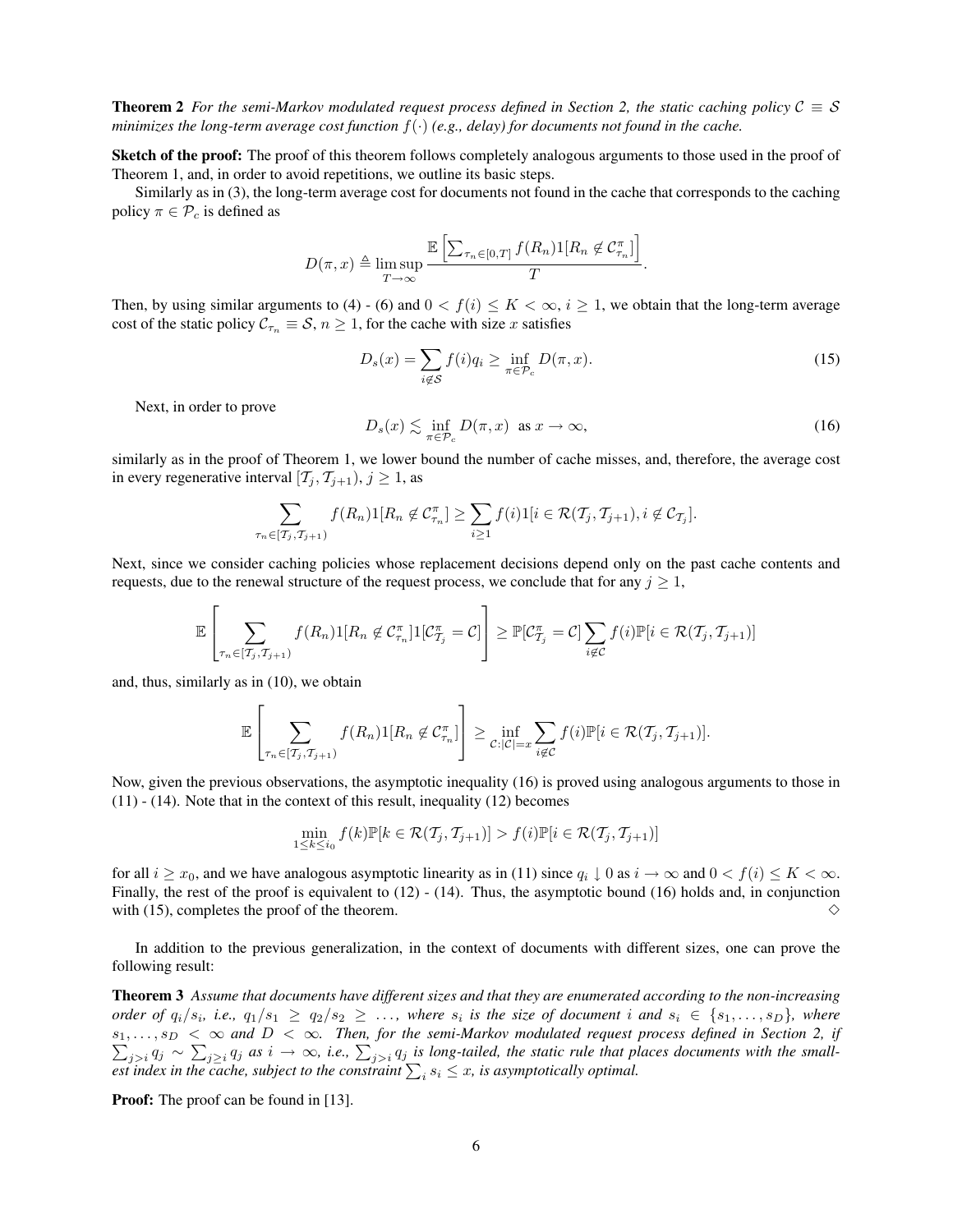## 5 Proof of Lemma 1

In this section, we prove the asymptotic relation (2) stated at the end of Section 2.

Note that

$$
\mathbb{P}[i \in \mathcal{R}(\mathcal{T}_1, \mathcal{T}_2)] = 1 - \mathbb{P}[i \notin \mathcal{R}_1(\mathcal{T}_1, \mathcal{T}_2), \dots, i \notin \mathcal{R}_M(\mathcal{T}_1, \mathcal{T}_2)]
$$
  
= 
$$
\mathbb{E}\left[1 - (1 - q_i^{(1)})^{N_1} \dots (1 - q_i^{(M)})^{N_M}\right],
$$
 (17)

where  $N_r \triangleq N_r(\mathcal{T}_1, \mathcal{T}_2)$ ,  $1 \le r \le M$ . Then, since  $q_i \to 0$  as  $i \to \infty$  and  $\min_r \pi_r > 0$ , it follows that  $q_i^{(r)} \to 0$  as  $i \to \infty$ ,  $1 \le r \le M$ . In addition,  $1 - e^{-x} \le x$  for all  $x \ge 0$  and for any  $1 > \epsilon > 0$ , there exists  $x_0(\epsilon) > 0$ , such that for all  $0 \le x \le x_0(\epsilon)$  inequality  $1 - x \ge e^{-x(1+\epsilon)}$  holds, and, therefore, for i large enough

$$
\mathbb{E}\left[1 - e^{-(q_i^{(1)}N_1 + \dots + q_i^{(M)}N_M)}\right] \leq \mathbb{E}\left[1 - (1 - q_i^{(1)})^{N_1} \dots (1 - q_i^{(M)})^{N_M}\right] \\
\leq \mathbb{E}\left[1 - e^{-(1+\epsilon)(q_i^{(1)}N_1 + \dots + q_i^{(M)}N_M)}\right].
$$
\n(18)

Then, since  $1 - e^{-x} \le x$  for  $x \ge 0$ , we obtain, for *i* large enough,

$$
\mathbb{E}\left[1 - e^{-(1+\epsilon)(N_1 q_i^{(1)} + \dots + N_M q_i^{(M)})}\right] \le (1+\epsilon)\mathbb{E}\left[q_i^{(1)} N_1 + \dots + q_i^{(M)} N_M\right].
$$
\n(19)

Next, let  $N \triangleq N_1 + \cdots + N_M$ . Then, we show that  $q_i^{(1)} \mathbb{E} N_1 + \cdots + q_i^{(M)} \mathbb{E} N_M = q_i \mathbb{E} N$ . From the ergodicity of  $J_t$ , it follows that

$$
\mathbb{P}[J_t=r] = \frac{\mathbb{E}\mathcal{T}_{1r}}{\mathbb{E}[\mathcal{T}_2-\mathcal{T}_1]},
$$

where  $T_{1r}$ ,  $1 \leq r \leq M$ , is the length of time that  $J_t$  spends in state r during the renewal interval  $(T_1, T_2)$  (see Section 1.6 of [4]). Finally, using  $\mathbb{E}N = \mathbb{E}[T_2 - T_1]$  and  $\mathbb{E}N_r = \mathbb{E}[T_1, 1 \leq r \leq M]$  (Poisson process of rate 1), in conjunction with  $(19)$ , we conclude, for *i* large

$$
\mathbb{E}\left[1 - e^{-(1+\epsilon)(N_1 q_i^{(1)} + \dots + N_M q_i^{(M)})}\right] \le (1+\epsilon)q_i \mathbb{E}[T_2 - T_1].\tag{20}
$$

Next, we estimate the lower bound for the left-hand side of (18). After conditioning, we obtain

$$
\mathbb{E}\left[1 - e^{-(N_1 q_i^{(1)} + \dots + N_M q_i^{(M)})}\right] \ge \mathbb{E}\left[\left(1 - e^{-(N_1 q_i^{(1)} + \dots + N_M q_i^{(M)})}\right)1 \left[N \le \bar{q}_i^{-\frac{1}{2}}\right]\right],\tag{21}
$$

where  $q_i^{(r)} \le \bar{q}_i \triangleq q_i / \min_r \pi_r \le H q_i, 1 \le r \le M$ , and some large enough constant  $0 < H < \infty$ . Then, note that for every  $\omega \in \{N \leq \bar{q}_i^{-\frac{1}{2}}\}, q_i^{(1)}N_1 + \cdots + q_i^{(M)}N_M \leq \frac{\bar{q}_i}{\sqrt{\bar{q}_i}} = \sqrt{\bar{q}_i}$ . In addition, for any  $1 > \epsilon$  > 0, there exists  $x \in \infty$ , such that for all  $0 \le x \le x \in \infty$  inequality  $1 - e^{-x} \ge (1 - \epsilon)x$  holds and, therefore, for i large enough such that  $\sqrt{\bar{q}_i} \leq x_{\epsilon}$ 

$$
\mathbb{E}\left[\left(1-e^{-(N_1q_i^{(1)}+\cdots+N_Mq_i^{(M)})}\right)1\left[N\leq \bar{q}_i^{-\frac{1}{2}}\right]\right] \geq (1-\epsilon)\mathbb{E}\left[(N_1q_i^{(1)}+\cdots+N_Mq_i^{(M)})1\left[N\leq \bar{q}_i^{-\frac{1}{2}}\right]\right]
$$

$$
\geq (1-\epsilon)q_i\mathbb{E}[\mathcal{T}_2-\mathcal{T}_1] - (1-\epsilon)\bar{q}_i\mathbb{E}\left[N1\left[N>\bar{q}_i^{-\frac{1}{2}}\right]\right].
$$

Then, since  $\mathbb{E}N < \infty$  and  $1/\sqrt{\bar{q}_i} \to \infty$  as  $i \to \infty$ , it is straightforward to conclude that  $\mathbb{E}[N1[N > 1/\sqrt{\bar{q}_i}]]$  $\mathbb{E}[N] - \mathbb{E}[N1[N \le 1/\sqrt{\overline{q}_i}]] \to 0$  as  $i \to \infty$ , and, therefore, in conjunction with (21), we obtain

$$
\mathbb{E}\left[1-e^{-(N_1q_i^{(1)}+\cdots+N_Mq_i^{(M)})}\right] \gtrsim (1-\epsilon)q_i\mathbb{E}[T_2-T_1],
$$

as  $i \to \infty$ . Finally, after letting  $\epsilon \to 0$  in the previous expression and (20), we complete the proof of this lemma.  $\Diamond$ 

### Acknowledgements

We thank an anonymous reviewer for his/her helpful comments.